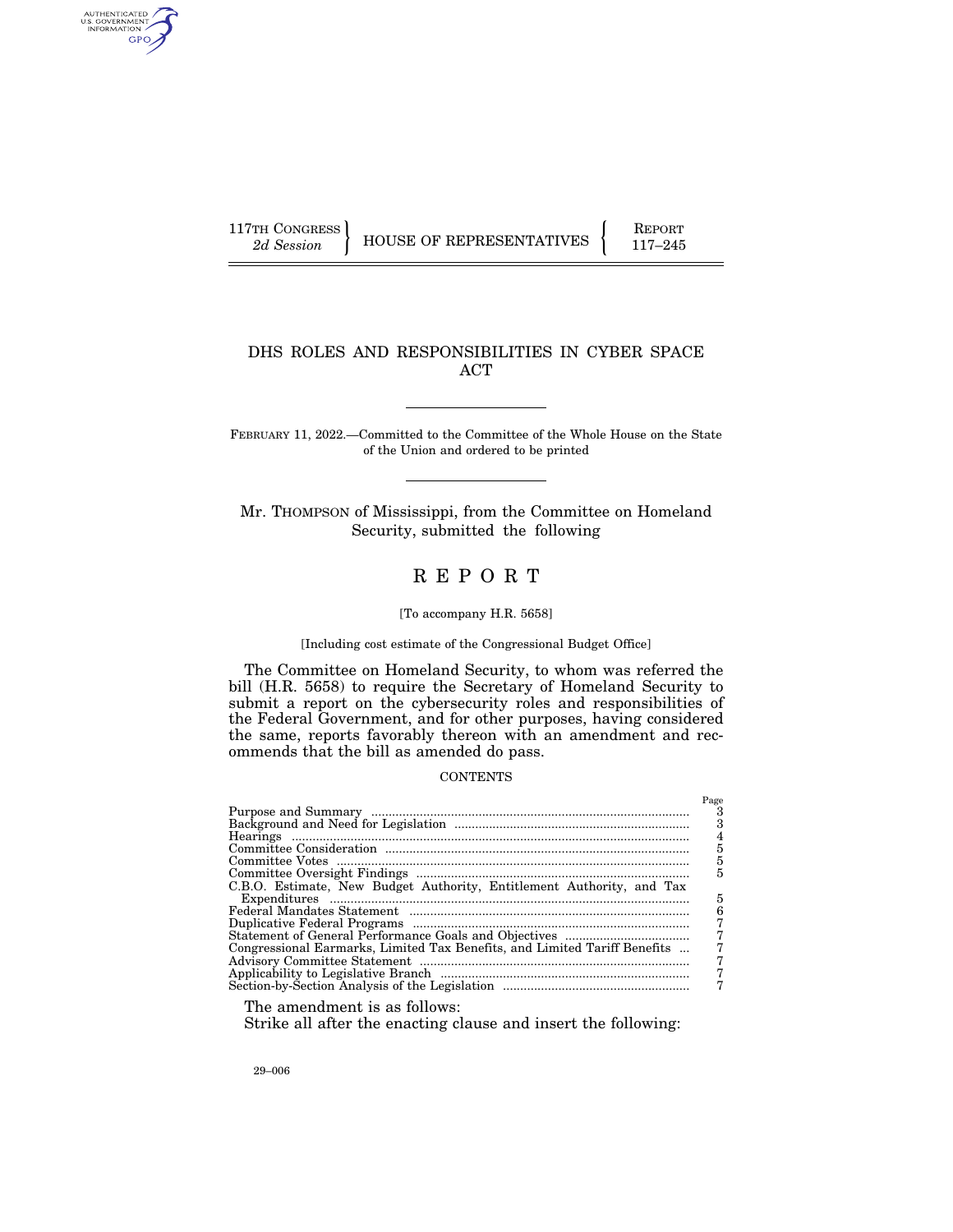**SECTION 1. SHORT TITLE.** 

This Act may be cited as the ''DHS Roles and Responsibilities in Cyber Space Act''.

#### **SEC. 2. FINDINGS.**

Congress finds the following:

(1) The Department of Homeland Security, through the Cybersecurity and Infrastructure Security Agency, is the lead Federal coordinator for securing critical infrastructure across all 16 sectors, in coordination with designated Sector Risk Management Agencies.

(2) Cyber incidents require technical resources and are only sometimes sector specific.

(3) The Cybersecurity and Infrastructure Security Agency is the central agency that can quickly analyze and coordinate mitigations when a malicious cyber campaign spans multiple sectors.

(4) Section 2209 of the Homeland Security Act of 2002 authorizes the Cybersecurity and Infrastructure Security Agency as the Federal civilian interface for multi-directional and cross-sector sharing of information related to cyber threat indicators with and between the government and the private sector.

(5) Section 2209 of the Homeland Security Act of 2002 authorizes the Cybersecurity and Infrastructure Security Agency to facilitate cross-sector coordination to address cybersecurity risks and incidents, including cybersecurity risks and incidents that may be related or could have consequential impacts across multiple sectors.

(6) Presidential Policy Directive-41 directs the Department of Homeland Security, via the national cybersecurity and communications integration center, to be the lead Federal agency for asset response during a significant cyber incident.

(7) The functions of the national cybersecurity and communications integration center are carried about by the Cybersecurity and Infrastructure Security Agency's Cybersecurity Division.

(8) Presidential Policy Directive-21 directs the Department of Homeland Security to lead the coordination of critical infrastructure protection among the Sector Risk Management Agencies.

(9) Section 9002 of the William M. (Mac) Thornberry National Defense Authorization Act for Fiscal Year 2021 codified the duties of Sector Risk Management Agencies for critical infrastructure sectors, laying out the roles and responsibilities they have in coordinating with the Cybersecurity and Infrastructure Security Agency to secure the nation's critical infrastructure.

(10) Enhancing the security and resilience of our critical infrastructure is a priority for Congress and for the Nation.

(11) The Department of Homeland Security maintains and continues to build partnerships across all infrastructure sectors to enhance control systems cybersecurity.

(12) Section 1731 of the William M. (Mac) Thornberry National Defense Authorization Act for Fiscal Year 2021 directed the Secretary of Homeland Security to submit a report on the potential for better coordination of Federal cybersecurity efforts at an integrated cybersecurity center within the Cybersecurity and Infrastructure Security Agency.

#### **SEC. 3. REPORT ON CYBERSECURITY ROLES AND RESPONSIBILITIES OF THE DEPARTMENT OF HOMELAND SECURITY.**

(a) IN GENERAL.—Not later than one year after the date of the enactment of this Act, the Secretary of Homeland Security, in coordination with the Director of the Cybersecurity and Infrastructure Security Agency of the Department of Homeland Security, shall submit to the Committee on Homeland Security of the House of Representatives and the Committee on Homeland Security and Governmental Affairs of the Senate a report on the roles and responsibilities of the Department and its components relating to cyber incident response.

(b) CONTENTS.—The report required under subsection (a) shall include the following:

(1) A review of how the cyber incident response plans under section 2210(c) of the Homeland Security Act of 2002 (6 U.S.C. 660(c)) are utilized in the Federal Government's response to a cyber incident.

(2) An explanation of the roles and responsibilities of the Department of Homeland Security and its components with responsibility for, or in support of, the Federal Government's response to a cyber incident, including primary responsibility for working with impacted private sector entities.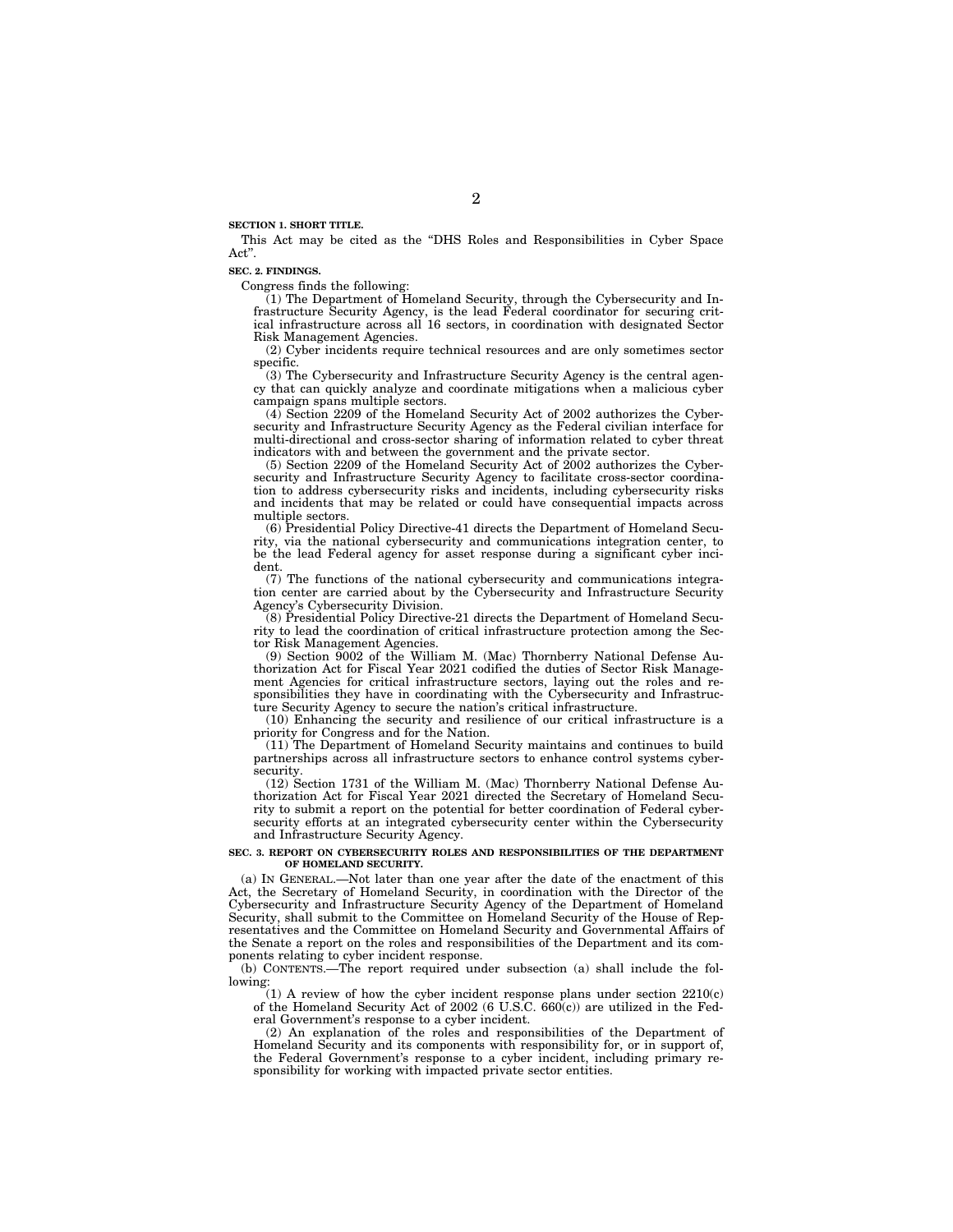(3) An explanation of which and how authorities of the Department and its components are utilized in the Federal Government's response to a cyber incident.

(4) Recommendations to provide further clarity for roles and responsibilities of the Department and its components relating to cyber incident response.

#### PURPOSE AND SUMMARY

H.R. 5658, ''DHS Roles and Responsibilities in Cyber Space Act,'' seeks to clarify the roles and responsibilities of officials across the Department of Homeland Security (DHS) related to the Department's cyber incident response mission. Specifically, it directs the Secretary of Homeland Security, in coordination with the Director of the Cybersecurity and Infrastructure Security Agency (CISA), to report to Congress on the roles and responsibilities of the Department and its components relating to cyber incident response. The report must include: (1) a review of how cyber incident response plans developed by CISA are utilized in the Federal Government's response to a cyber incident; (2) an explanation of the roles and responsibilities of DHS and its components in the Federal Government's response to a cyber incident; (3) an explanation of how the Department and its components leverage existing authorities in cyber incident response; and (4) recommendations to clarify roles and responsibilities among DHS components related to the its cybersecurity mission.

### BACKGROUND AND NEED FOR LEGISLATION

The volume of cyber attacks impacting our Nation's critical infrastructure in 2021 highlighted the lack of clarity among the roles and responsibilities among the Federal Government pertaining to cyber incident response. Pursuant to longstanding doctrine, including Presidential Policy Directive–21, DHS, through CISA, is the lead Federal coordinator for securing critical infrastructure across all 16 sectors, in coordination with designated Sector Risk Management Agencies. As cybersecurity incidents have grown in frequency and sophistication, the Federal Government and the private sector have demanded more of CISA's technical, analytic, and operational capabilities during incident response. DHS's cross-sector coordination responsibilities related to cyber incident response have become increasingly important particularly because cyber incidents are rarely sector specific.

Presidential Policy Directive–41 directs DHS, through the National Cybersecurity and Communications Integration Center, to be the lead Federal agency for asset response during a significant cyber incident. CISA is the central agency charged with quickly analyzing and coordinating mitigation when a malicious cyber campaign spans multiple sectors. Section 2209 of the Homeland Security Act of 2002 authorizes the agency as the Federal civilian interface for multi-directional and cross-sector sharing of information related to cyber threat indicators with, and between, the government and the private sector. It also directs CISA to facilitate cross-sector coordination to address cybersecurity risks and incidents, including cybersecurity risks and incidents that may be related or could have consequential impacts across multiple sectors.

Although CISA plays a prominent role in executing DHS's cybersecurity responsibilities, other DHS components also bring to bear important capabilities. For example, the Transportation Security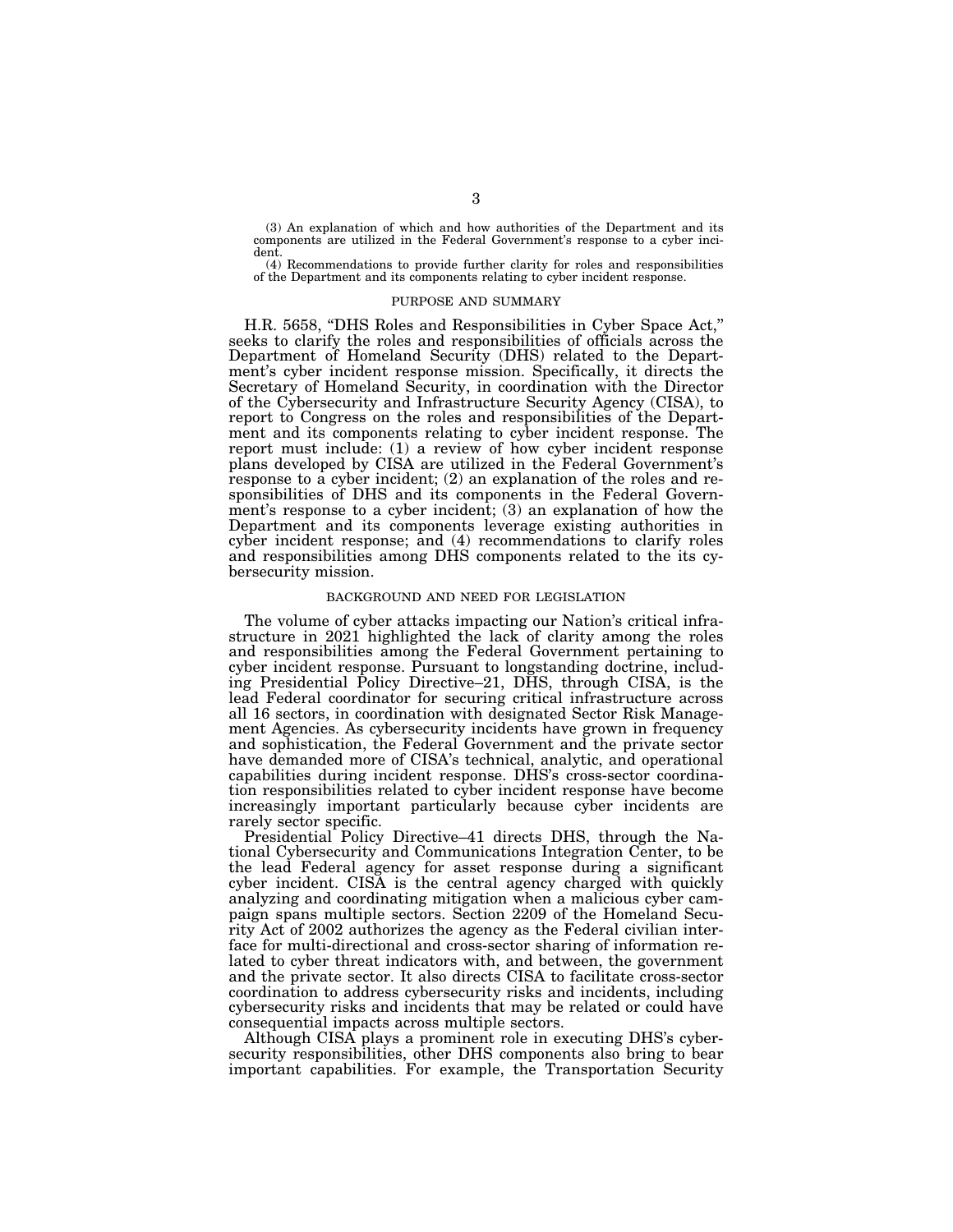Administration and the United States Coast Guard carry out DHS responsibilities as the co-Sector Risk Management Agency for the transportation sector. Notably, those responsibilities include partnering with sector stakeholders on incident preventions, mitigation, response, and recovery activities.

The United States Secret Service (USSS) is charged with investigating complex cyber crimes. To carry out its mission, USSS houses Cyber Fraud Task Forces (CFTFs), which are partnerships between the Secret Service, other law enforcement agencies, prosecutors, private industry, and academia, leveraged to enhance cyber investigative efforts. USSS also maintains a Global Investigative Operations Center, which supports strategic domestic and international investigations with potential impact on the integrity of the financial infrastructure and works with CFTFs to combat translational criminal organizations.

Similarly, the Homeland Security Investigations (HSI) Cyber Crimes Center within Immigrations and Customs Enforcement brings together highly technical assets dedicated to conducting trans-border criminal investigations of cyber-related crimes within the HSI portfolio of customs and immigration authorities.

Other activities related to DHS's cybersecurity preparedness and response missions are carried out, or supported by, other components of the Department, including the Office of Strategy, Policy, and Plans, the Science and Technology Directorate, and the Office of Intelligence and Analysis. A DHS strategy that articulates the roles and responsibilities for each component will ensure the efficient, strategic allocation of resources for the Department's cybersecurity missions.

### HEARINGS

For the purposes of clause  $3(c)(6)$  of rule XIII of the Rules of the House of Representatives, the following hearings were used to develop H.R. 5658:

• On June 15, 2021, the Subcommittees on Cybersecurity, Infrastructure Protection, and Innovation and Transportation and Maritime Security held a joint hearing entitled ''Cyber Threats in the Pipeline: Lessons from the Federal Response to the Colonial Pipeline Ransomware Attack.'' Ms. Sonya Proctor, Assistant Administrator for Surface Operations, Transportation Security Administration, Department of Homeland Security; and Mr. Eric Goldstein, Executive Assistant Director for Cybersecurity, Cybersecurity and Infrastructure Security Agency, Department of Homeland Security testified.

• On October 26, 2021, the Subcommittees on Cybersecurity, Infrastructure Protection, and Innovation and Transportation and Maritime Security held a joint hearing titled, ''Transportation Cybersecurity: Protecting Planes, Trains, and Pipelines from Cyber Threats.'' Ms. Suzanne Spaulding, Senior Adviser, Center for Strategic and International Studies (formerly Under Secretary, National Protection and Programs Directorate); Ms. Patty Cogswell, Strategic Advisor, Guidehouse (formerly Deputy Administrator, Transportation Security Administration); Mr. Jeffrey Troy, President & Chief Executive Officer, Aviation Information Sharing and Analysis Center (formerly Deputy Assistant Director, Cyber Division, Federal Bu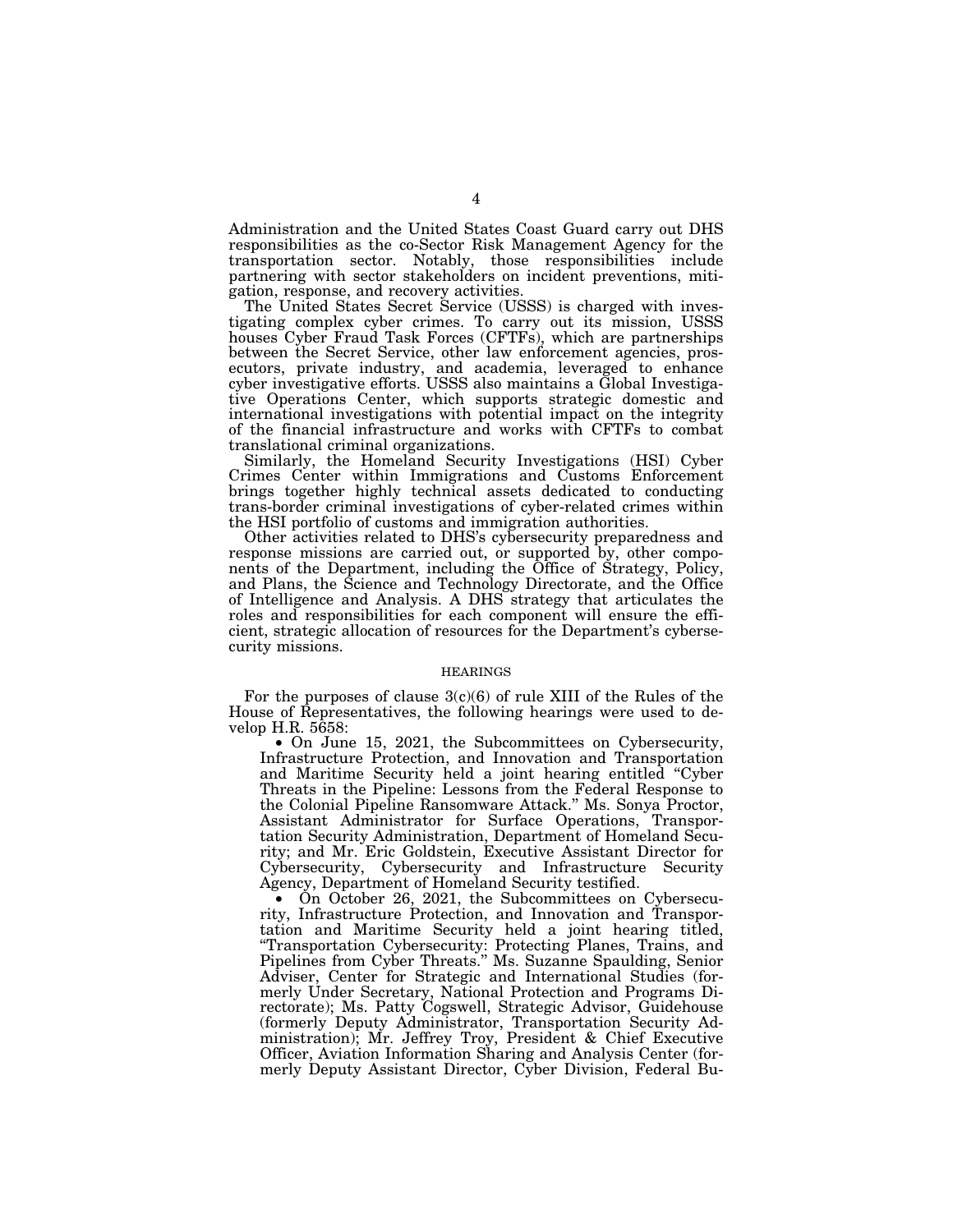reau of Investigation); and Mr. Scott Dickerson, Executive Director, Maritime Transportation System Information Sharing and Analysis Center (MTS-ISAC) testified.

• On November 3, 2021, the Committee on Homeland Security held a hearing entitled, ''Evolving the U.S. Approach to Cybersecurity: Raising the Bar Today to Meet the Threats of Tomorrow.'' The Honorable Chris Inglis, National Cyber Director, Executive Office of the President; and The Honorable Jen Easterly, Director, Cybersecurity and Infrastructure Security Agency testified.

• On November 17, 2021, the Subcommittees on Intelligence and Counterterrorism and Cybersecurity, Infrastructure Protection, and Innovation held a joint hearing entitled ''A Wholeof-Government Approach to Combatting Ransomware: Examining DHS's Role." The Honorable Rob Silvers, Under Secretary, Office of Strategy, Policy, and Plans, DHS, Mr. Brandon Wales, Executive Director, Cybersecurity and Infrastructure Security Agency (CISA), DHS, and Mr. Jeremy Sheridan, Assistant Director of Investigations, U.S. Secret Service (USSS), DHS testified.

#### COMMITTEE CONSIDERATION

The Committee met on October 26, 2021, a quorum being present, to consider H.R. 5658 and ordered the measure to be favorably reported to the House, as amended, by voice vote.

## COMMITTEE VOTES

Clause 3(b) of rule XIII requires the Committee to list the recorded votes on the motion to report legislation and amendments thereto.

No recorded votes were requested during consideration of H.R. 5658.

## COMMITTEE OVERSIGHT FINDINGS

In compliance with clause  $3(c)(1)$  of rule XIII, the Committee advises that the findings and recommendations of the Committee, based on oversight activities under clause  $2(b)(1)$  of rule X, are incorporated in the descriptive portions of this report.

## CONGRESSIONAL BUDGET OFFICE ESTIMATE, NEW BUDGET AUTHORITY, ENTITLEMENT AUTHORITY, AND TAX EXPENDITURES

With respect to the requirements of clause  $3(c)(2)$  of rule XIII and section 308(a) of the Congressional Budget Act of 1974, and with respect to the requirements of clause  $3(c)(3)$  of rule XIII and section 402 of the Congressional Budget Act of 1974, the Committee adopts as its own the estimate of any new budget authority, spending authority, credit authority, or an increase or decrease in revenues or tax expenditures contained in the cost estimate prepared by the Director of the Congressional Budget Office.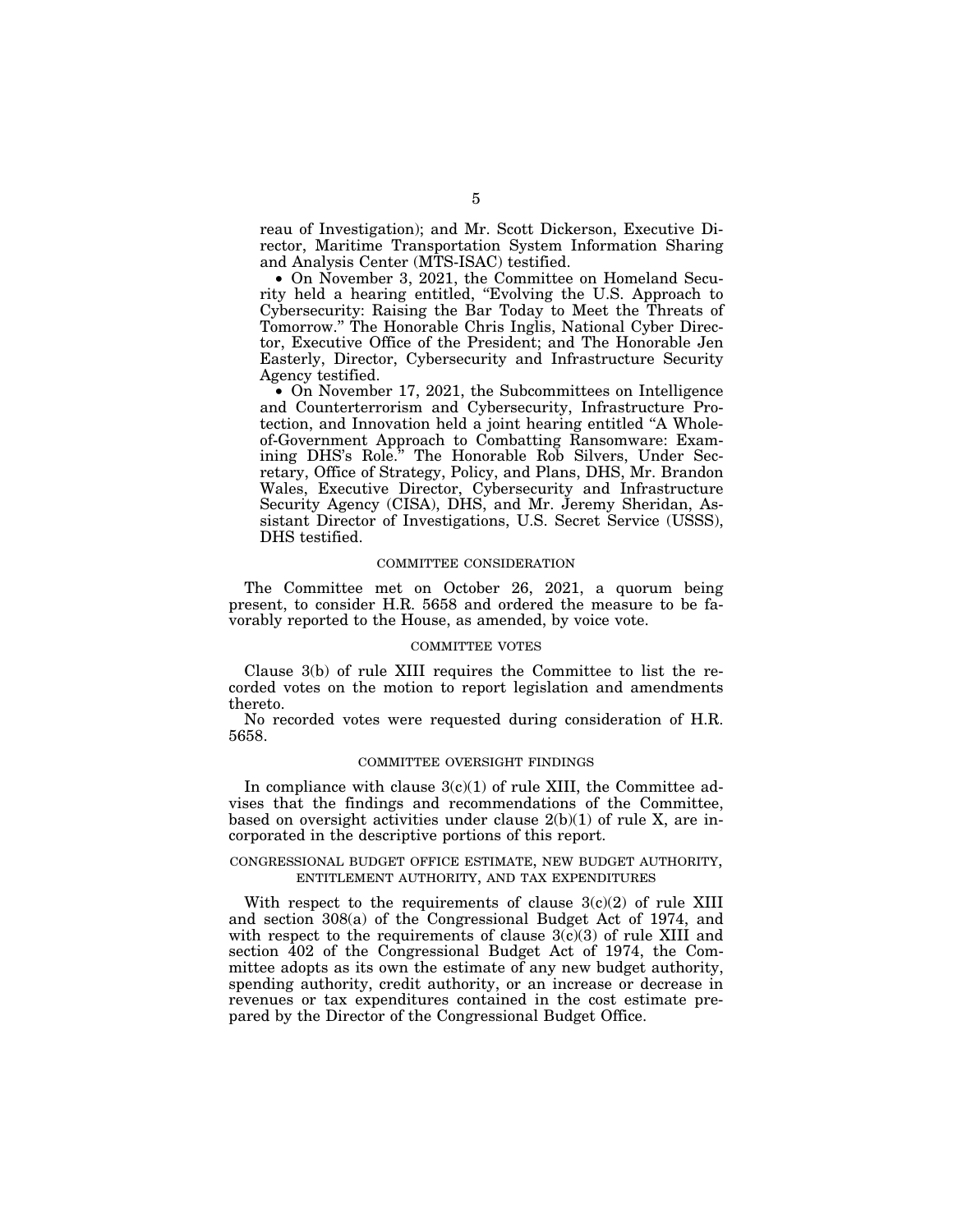# U.S. CONGRESS, CONGRESSIONAL BUDGET OFFICE, *Washington, DC, November 22, 2021.*

Hon. BENNIE G. THOMPSON,

*Chairman, Committee on Homeland Security, House of Representatives, Washington, DC.* 

DEAR MR. CHAIRMAN: The Congressional Budget Office has prepared the enclosed cost estimate for H.R. 5658, the DHS Roles and Responsibilities in Cyber Space Act.

If you wish further details on this estimate, we will be pleased to provide them. The CBO staff contact is Aldo Prosperi.

Sincerely,

PHILLIP L. SWAGEL, *Director.* 

Enclosure.

| By Fiscal Year, Millions of Dollars                                                                  | 2022 | 2022-2026                           | 2022-2031     |
|------------------------------------------------------------------------------------------------------|------|-------------------------------------|---------------|
| <b>Direct Spending (Outlays)</b>                                                                     |      |                                     |               |
| Revenues                                                                                             | o    |                                     |               |
| Increase or Decrease (-)<br>in the Deficit                                                           |      | n                                   | Ω             |
| Spending Subject to<br><b>Appropriation (Outlays)</b>                                                | ä.   | ÷.                                  | not estimated |
| Statutory pay-as-you-go<br>procedures apply?                                                         | No.  | <b>Mandate Effects</b>              |               |
| Increases on-budget deficits in any<br>of the four consecutive 10-year<br>periods beginning in 2032? | No.  | Contains intergovernmental mandate? | No            |
|                                                                                                      |      | Contains private-sector mandate?    | No.           |

H.R. 5658 would require the Department of Homeland Security (DHS) to report to the Congress on the effectiveness of the department's responses to cybersecurity incidents. Under the bill, DHS also would provide the Congress with recommendations to further clarify cybersecurity responsibilities across the department's component agencies.

Based on the costs of similar studies, CBO estimates that preparing and delivering the required report would cost less than \$500,000 over the 2022–2026 period. Such spending would be subject to the availability of appropriations.

The CBO staff contact for this estimate is Aldo Prosperi. The estimate was reviewed by Leo Lex, Deputy Director of Budget Analysis.

## FEDERAL MANDATES STATEMENT

The Committee adopts as its own the estimate of Federal mandates prepared by the Director of the Congressional Budget Office pursuant to section 423 of the Unfunded Mandates Reform Act.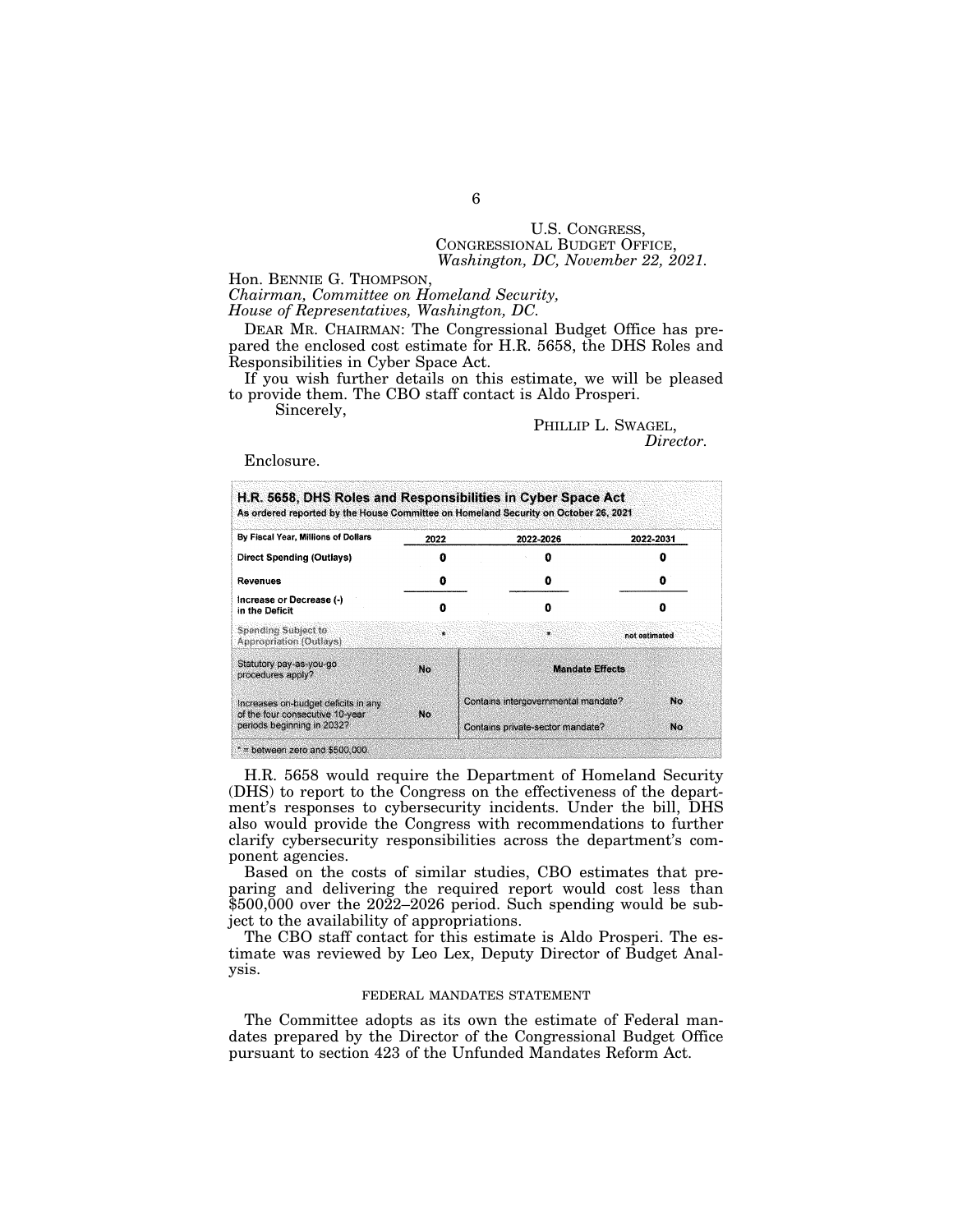## DUPLICATIVE FEDERAL PROGRAMS

Pursuant to clause 3(c) of rule XIII, the Committee finds that H.R. 5658 does not contain any provision that establishes or reauthorizes a program known to be duplicative of another Federal program.

#### STATEMENT OF GENERAL PERFORMANCE GOALS AND OBJECTIVES

Pursuant to clause  $3(c)(4)$  of rule XIII, the objective of H.R. 5658 is to clarify the roles and responsibilities of components within the Department of Homeland Security related to the Department's cybersecurity mission.

## CONGRESSIONAL EARMARKS, LIMITED TAX BENEFITS, AND LIMITED TARIFF BENEFITS

In compliance with rule XXI, this bill, as reported, contains no congressional earmarks, limited tax benefits, or limited tariff benefits as defined in clause 9(d), 9(e), or 9(f) of rule XXI.

## ADVISORY COMMITTEE STATEMENT

No advisory committees within the meaning of section 5(b) of the Federal Advisory Committee Act were created by this legislation.

## APPLICABILITY TO LEGISLATIVE BRANCH

The Committee finds that H.R. 5658 does not relate to the terms and conditions of employment or access to public services or accommodations within the meaning of section  $102(b)(3)$  of the Congressional Accountability Act.

## SECTION-BY-SECTION ANALYSIS OF THE LEGISLATION

#### *Section 1. Short Title.*

This section states that the Act may be cited as the ''DHS Roles and Responsibilities in Cyber Space Act''.

## *Sec. 2. Findings.*

This section makes the following findings related to the cybersecurity roles and responsibilities within the Department of Homeland Security:

1. The Department of Homeland Security, through the Cybersecurity and Infrastructure Security Agency, is the lead Federal coordinator for securing critical infrastructure across all 16 sectors, in coordination with designated Sector Risk Management Agencies.

2. Cyber incidents require technical resources and are very rarely sector specific.

3. The Cybersecurity and Infrastructure Security Agency is the central agency that can quickly analyze and coordinate mitigations when a malicious cyber campaign spans multiple sectors.

4. Section 2209 of the Homeland Security Act of 2002 authorizes the Cybersecurity and Infrastructure Security Agency as the Federal civilian interface for multi-directional and crosssector sharing of information related to cyber threat indicators with and between the government and the private sector.